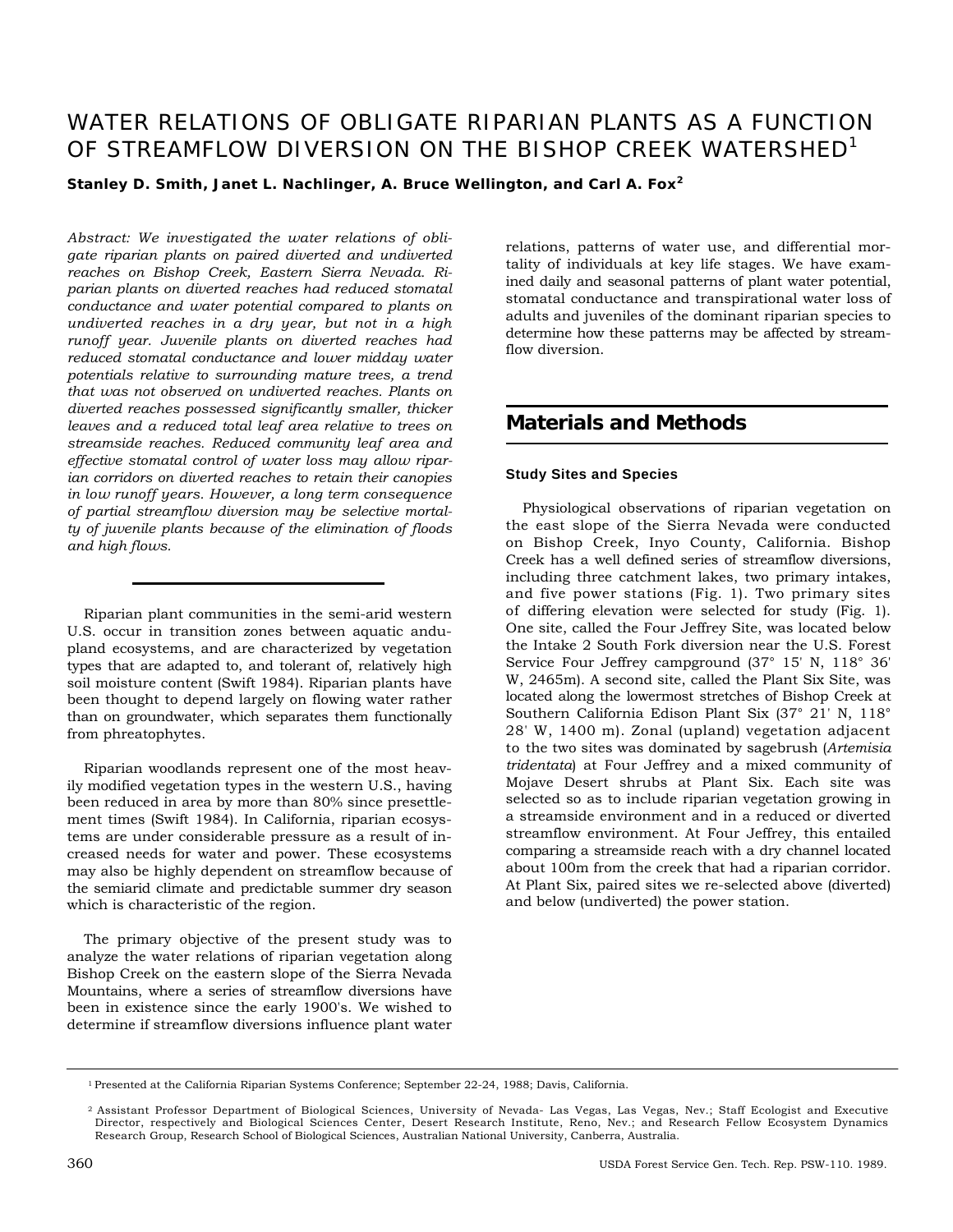

**Figure 1—** The Bishop Creek Watershed, showing the South, Middle and North Forks (left to right, top) merging into a single channel. A primary pair of intakes (Intake 2) divert water to a series of hydroelectric generating station (Plant 2 - Plant 6). The primary study sites were Four Jeffrey, located below Intake 2 (top), and Plant Six (bottom).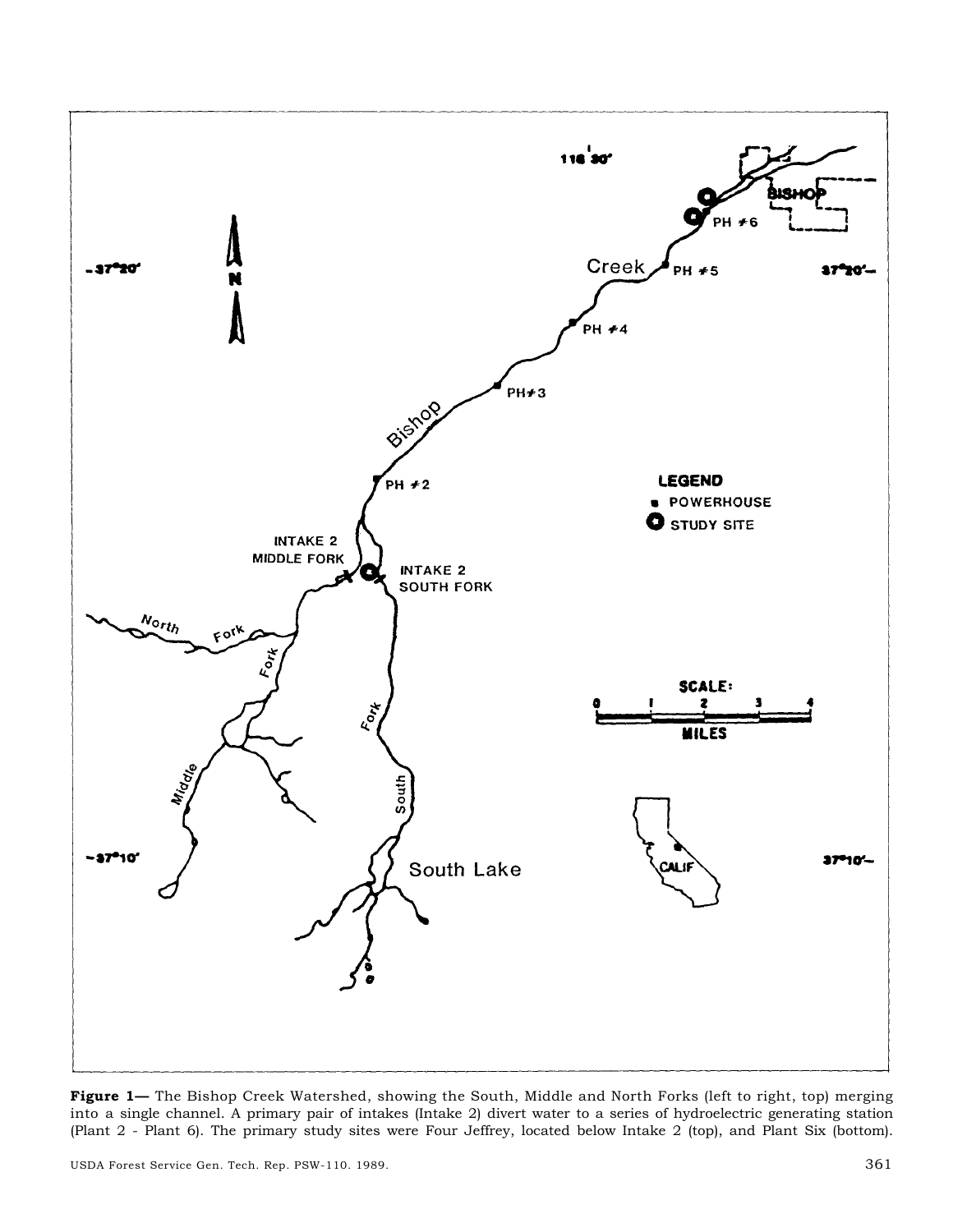Three dominant riparian plant species were selected for measurement on Bishop Creek: water birch (*Betula occidentalis* Hook.); black cottonwood (*Populus trichocarpa* T. & G.); and Fremont cottonwood (*Populus fremontii S.* Wats. ssp. *fremontii*). All three taxa are obligate riparian plants in the region. *Populus trichocarpa*  only occurred at higher elevations on Bishop Creek, including the Four Jeffrey site, whereas *P. fremontii* only occurred at lower elevations, including the Plant Six site. Observations were also made on willows (*Salix* spp.).

For each species at the two paired study sites on Bishop Creek (Fig. 1), three adult individuals and three juveniles were chosen for measurement. Adults were at least 3m in height, whereas juveniles were either saplings or vegetative suckers less than lm tall. When present, first year seedlings were also monitored.

Measurements were made approximately monthly at Bishop Creek, from July to September 1985 and from May to September 1986.

#### **Plant Water Relations and Morphology**

Diurnal patterns of stomatal conductance, transpiration, and the microclimate of selected leaves were determined for the sample plants at a paired site on a given day. Measurements were made at 60 to 90 minute intervals with a Lambda Instruments LI-1600 steady state porometer (LI-COR, Lincoln, Neb.) Abaxial leaf surfaces were measured on two leaves of each plant and comparative readings of adaxial and abaxial leaf surfaces were made periodically. Incident photon flux density was measured for individual leaves with a Lambda Instruments LI-190S quantum sensor. Plant water potentials (xylem potentials) were obtained for two to three leaves or shoots from each tagged individual both before dawn and at midday (1200 to 1300 h) with a portable pressure chamber apparatus (Soil Moisture Equip. Corp., Santa Barbara, Calif.).

In September 1986, twenty shoots (ca. 25 cm in length) were randomly harvested from each adult at the two sites on Bishop Creek. Shoots were stored in sealed bags on ice. Leaves on each shoot were counted, shoot lengths were measured, and total leaf area per shoot was measured with a Lambda Instruments LI-3000 leaf area meter. Dry weight of leaves and stems was determined after oven drying plant material at 80°C for 48h.

### **Results and Discussion**

Mean monthly streamflows during the growing seasons of 1985 and 1986 for key reaches of Bishop Creek are given in Table 1. On the upper Bishop Creek watershed, streamflows above the diversion intakes were 0.6 to 1.3 *m*3/sec (20-40 cubic feet per second) in 1985 and 1.1 to 3.0 *m*3/sec (30-100 cfs) in 1986.

| <b>Table 1</b> - Mean monthly streamflow (in $m^3$ sec) for the Bishop |
|------------------------------------------------------------------------|
| Creek watershed during the 1985 and 1986 growing seasons. Sites        |
| are shown in Fig. 1. All flows above Intakes and below Plant Six       |
| are undiverted.                                                        |

|       | Streamflow |                                         |             |      |                 |      |
|-------|------------|-----------------------------------------|-------------|------|-----------------|------|
| Sep   | Aug        | May Jun Jul                             |             | Apr  | Site            | Date |
| 0.87  | 0.97       | 1.12 1.33 0.63 0.77                     |             |      | Above Intakes*  | 1985 |
| 0.11  | 0.07       | 0.10 0.10                               | $0.08$ 0.30 |      | Four Jeffrey    |      |
| 0.006 | 0.003      | $0.12 \quad 0.30 \quad 0.03 \quad 0.03$ |             |      | Aboye Plant Six |      |
| 2.92  | 3.32       | 4.16 4.68 4.29 3.81                     |             |      | Below Plant Six |      |
| 1.13  | -2.03      | 1.30 1.60 2.61 3.01                     |             |      | Above Intakes*  | 1986 |
| 0.08  | 1.28       | 1.06 1.69 2.20                          |             | 0.11 | Four Jeffrey8   |      |
| 0.08  | -2.23      | $0.03$ 2.40 6.26 5.18                   |             |      | Aboye Plant Six |      |
| 8.13  | 9.06       | 906923913906                            |             |      | Below Plant Six |      |
|       |            |                                         |             |      |                 |      |

\*Mean value for Middle and South Forks of Bishop Creek.

The Four Jeffrey Site, located below the South Fork diversion, exhibited a streamflow of less than 0.1 *m*3/sec throughout most of 1985 but about 1-2 *m*3/sec in 1986. The dry creek at Four Jeffrey had no observable flows during any of our measurement periods, but based on the presence of a well-developed riparian corridor we can assume it had maintained perennial flow in the past.

Water that is diverted from Bishop Creek and pumped through power plants 2-6 (see Fig. 1) re-enters Bishop Creek below Plant Six. At the Plant Six undiverted reach (below the power station), streamflows averaged 3.9 *m*3/sec (120 cfs) in 1985 and 9 *m*3/sec (280 cfs) in 1986. In contrast, streamflows in the diverted reach above Plant Six averaged 0.08 *m*3/sec (2.5 cfs) in 1985 and 2.7 *m*3/sec (100 cfs) in 1986. High flows at the diverted site did not cease until early September in 1986. A comparison of these flows with past records for the whole watershed indicates that 1985 was a low flow year and 1986 was a high flow year.

Seasonal trends in maximum (predawn) and minimum (midday) water potentials are shown for *Betula occidentalis* at Four Jeffrey (Fig. 2), and *Populus fremontii* at Plant Six (Fig. 3).

Minimum water potentials were obtained around midday (1200-1300 h), based on representative diurnal curves of plant water potential (data not shown). A comparison of these data sets suggest the following trends: (1) both predawn and midday water potentials tended to be lower in the low flow year than in the high flow year; (2) minimum water potentials tended to be lower on diverted than on undiverted reaches, a pattern which was not observed for predawn water potentials; and (3) there were no consistent differences in water potentials between adult and juvenile plants of the same species.

Although no predawn water potentials that could be interpreted as stressful were observed in either year, minimum water potentials reached -1.2 MPa or lower in several species.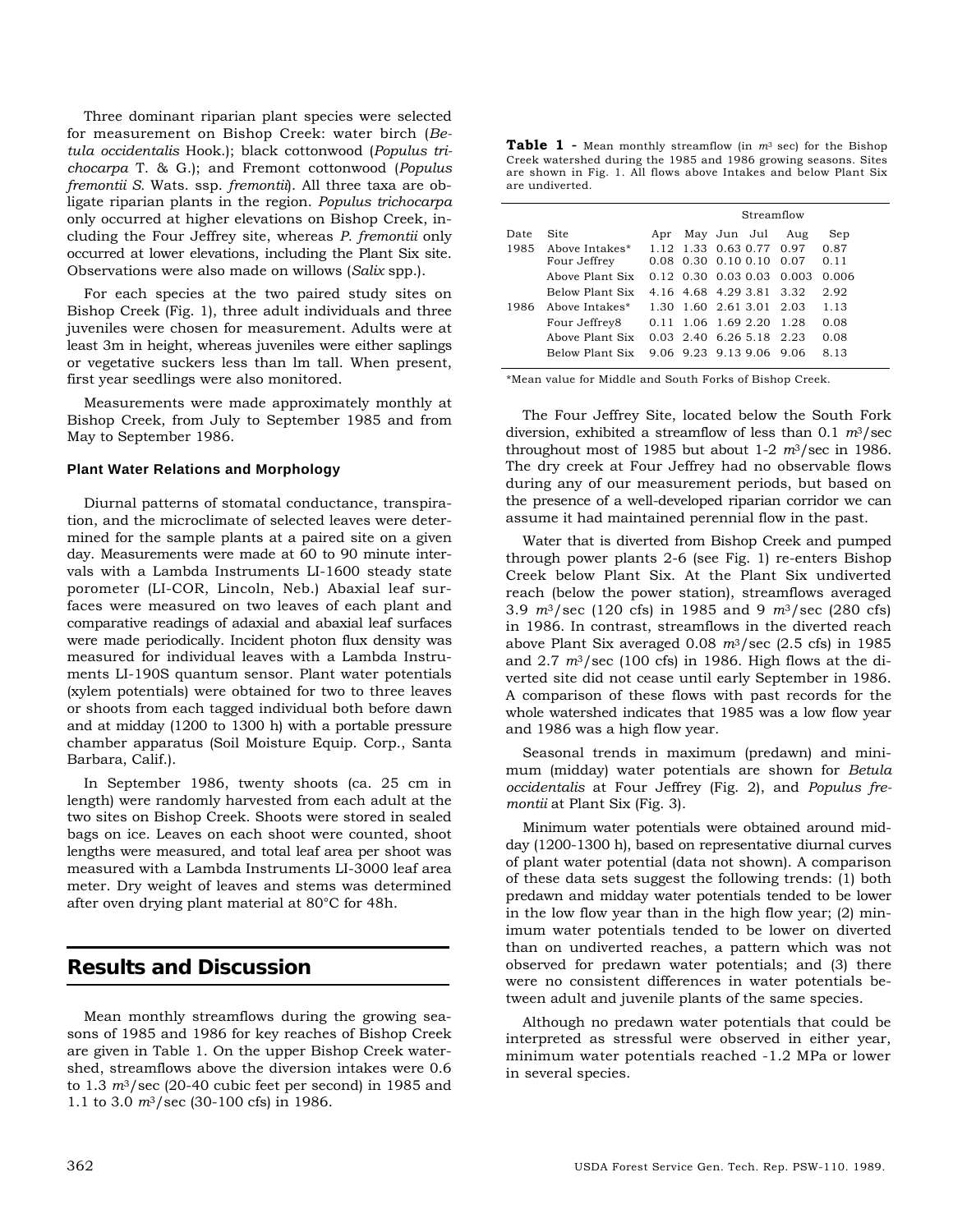

**Figure 2—** Seasonal patterns in plant water potential (xylem potential) for *Betula occidentalis* at the Four Jeffrey site. Data are for the growth seasons of a high flow year (solid lines) and a low flow year (dashed lines) for both adult (circles) and juveniles (triangles) plants. Water potentials were obtained at predawn (solid symbols) and at midday (open symbols).



*Figure 3—* Seasonal patterns in plant water potential (xylem potential) for *Populus fremontii* at the Plant Six site. Legends are as in Fig. 2.

This was particularly the case on diverted reaches in the low flow year. Woodhouse (1983) observed *P. trichocarpa* and *Salix laevigata* to reach photosynthetic compensation at about -1.2 MPa, while Schulte and coworkers (1987) found *P. trichocarpa* to exhibit bulk leaf turgor loss at about -1.4 MPa. *Betula occidentalis*  and *P. fremontii* both reached minimum water potentials below -1.5 MPa in late summer, but only on diverted reaches (Figs. 2 and 3). Several juveniles of *P. fremontii* reached water potentials below -2.0 MPa on the diverted reach at Plant Six in August of the low flow year. Such levels of water stress would certainly be anticipated to adversely affect carbon balance of these young plants, and may result in selective mortality in the regenerating population.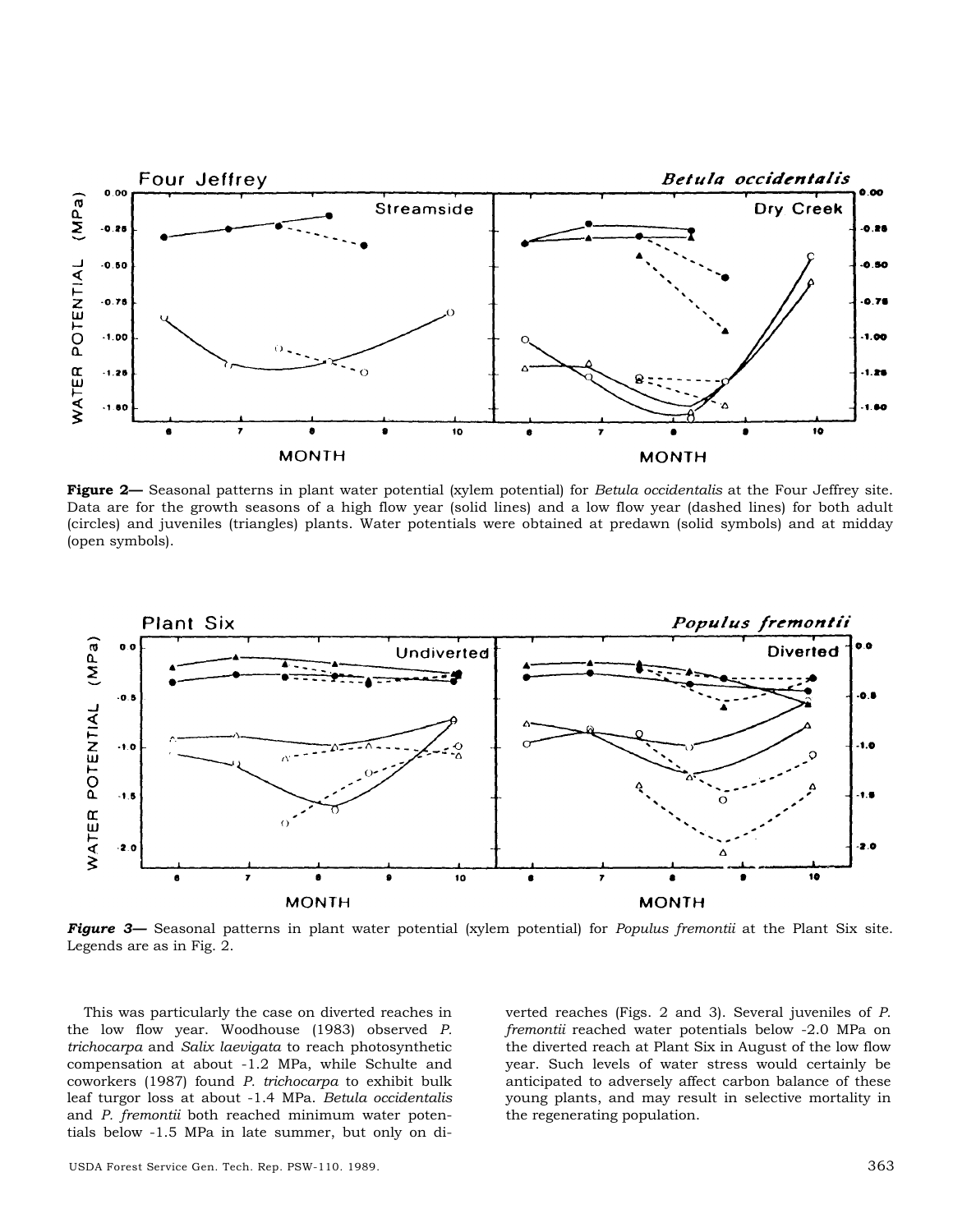

**Figure 4–** Diurnal patterns in stomatal conductance of *Betula occidentalis* (top) and *Populus trichocarpa*  (bottom) at the Four Jeffrey site in August of the low flow year. Closed and open symbols designate undiverted and diverted reaches, respectively, for adult (circles) and juvenile (triangles) plants.

Similar seasonal and diurnal courses in stomatal conductance within a given species were found on diverted and undiverted reaches during much of the growth season. Variations occurred only during times of dry weather and low flow, as shown for *B. occidenialis* and *P. trichocarpa* in August of the low flow year (Fig. 4).

Mature plants on the diverted reach showed much lower conductance than did plants from the undiverted reach through a majority of the day, but particularly after about 1000 h. Furthermore, juvenile plants showed even greater reductions in conductance on the diverted reach. Similar reductions were not observed at the Plant Six site, possibly because small flows were maintained on the diverted reach even during the driest months of the year (Table 1). However, we monitored several firstyear seedlings of *P. fremontii* on the diverted reach and found stomatal conductances in these plants during the midday period to be only 10-20% of that observed in older juveniles and mature plants.

Comparative plant morphologies of *B. occidentalis, P. fremontii,* and *P. trichocarpa* on paired diverted vs undiverted reaches are given in Table 2 for plant samples harvested at the end of the growth season in the high flow year. Plants on diverted reaches produced significantly smaller leaves at reduced leaf area, and had higher specific leaf weights relative to plants on undiverted reaches. Similar trends were observed in adult and juvenile plants of each species. In some cases the morphological differences between paired sites were substantial.

**Table 2**—Comparative morphology of riparian plants on paired undiverted and diverted reaches at two sites on Bishop Creek. Harvests were taken late in the growth cycle of a high flow year. (\*) Indicates a significant difference (t-test; p=0.05) between paired undiverted-diverted sites for each parameter. Total leaf area was not recorded for juveniles.

|                        |              |                     | Individual leaf area<br>(cm <sup>2</sup> ) |                  |            | Leaf area/branch length<br>$(cm2 · cm-1)$ |                | Specific leaf weight<br>$(mg \cdot cm^{-2})$ |  |
|------------------------|--------------|---------------------|--------------------------------------------|------------------|------------|-------------------------------------------|----------------|----------------------------------------------|--|
|                        |              |                     | Undiverted                                 | Diverted         | Undiverted | Diverted                                  | Undiverted     | Diverted                                     |  |
| Betula<br>occidentalis | Four         | Jeffrey Adults      | 9.93                                       | $4.68*$          | 5.17       | $3.22*$                                   | 4.61           | $6.44*$                                      |  |
|                        |              | Juveniles           | 9.66                                       | $4.70*$          |            |                                           | 4.61           | $6.08*$                                      |  |
|                        | Plant<br>Six | Adults              | 8.50                                       | $6.78*$          | 4.35       | $3.51*$                                   | 6.56           | $9.35*$                                      |  |
| Populus<br>trichocarpa | Four         | Jeffrey Adults      | 25.28                                      | 20.97*           | 15.20      | 11.84*                                    | 6.08           | $9.60*$                                      |  |
|                        |              | Juveniles           | 16.63                                      | 14.69            |            |                                           | 6.24           | $11.77*$                                     |  |
| Populus<br>fremontii   | Plant        |                     |                                            |                  |            |                                           |                |                                              |  |
|                        | Six          | Adults<br>Juveniles | 19.58<br>15.24                             | $6.39*$<br>9.94* | 8.67       | 2.85*                                     | 10.86<br>11.65 | $8.64*$<br>10.51                             |  |